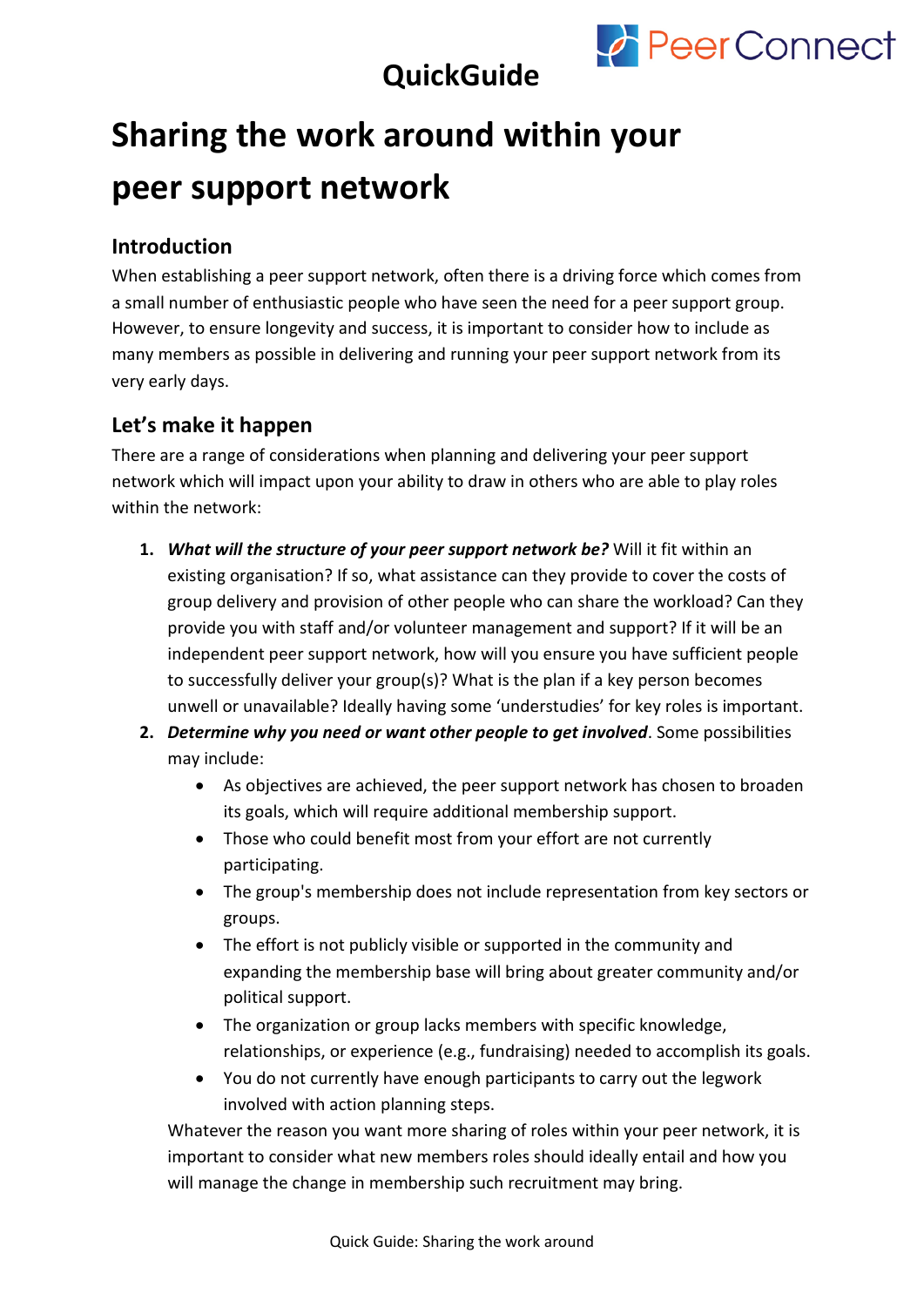# **QuickGuide**

**PeerConnect** 

- **3.** *Who will coordinate/run the group?* It is important to consider how you want your group to run and who is best suited to do this task. There are several aspects to any peer support network delivery including: spreading word about the group, building membership, setting a schedule, booking (and initially finding) accessible and available venues, selecting topics for discussion (and preparing for them), preparing the room, arranging any food and/or drinks, delivering the group and providing any required support to members outside of the peer support network meetings. Who is best suited within your group to each task? Can you enlist members to undertake some of these roles or a regular or trial basis? If members are taking on roles, how will you provide them with support and any required infrastructure? How will you ensure you meet Office for Volunteers guidelines?
- **4.** *What about training?* It is quite often the case in peer support network that you have a lot of people who want to help but they may lack the specific skills and abilities you require. If this is the case, can you explore training opportunities for them? Can they work this into their own NDIS plan as one of their goals?
- **5.** *What about spreading the news?* it is important to ensure all members know what network meetings are being held. There are many low cost ways of doing this – from text messages to emails and online free newsletter packages. Who may be able to assist with these roles?
- **6.** *What about keeping records?* Budgeting is very important to ensure you can continue to offer your members a peer support network into the future. Is there someone in the group that has skills in budgeting, or has an interest in developing these skills? If so, ensure they are supported and that there is adequate separation of duties to protect your network as well as the person undertaking this task.
- **7.** *How can you share the funding work around?* There any many opportunities to gain grants and funding to run a peer support network. The four core sources of funding for any community group are shown below, and each may enable you to bring in additional help in delivering and running the group:
	- a. Grants: many local and some federal government and other grants are regularly available for application, though you may need an auspicing agency;
	- b. Sponsorship, In-Kind and Other: are there local businesses or organisation to assist?;
	- c. Donations: your members, contacts and even strangers may support your idea; and,
	- d. Fundraising: can you and your members raise the funds from the huge number of opportunities available, from go-fund-me pages to selling Entertainment Books!
- **8.** *Could like-minded organisations be able to assist?* It is surprising how much support like-minded organisations may be willing to provide you with to help share the load of running your peer support network. They may be willing to help you with grant applications, running of groups, spaces to use for meetings, and even help in